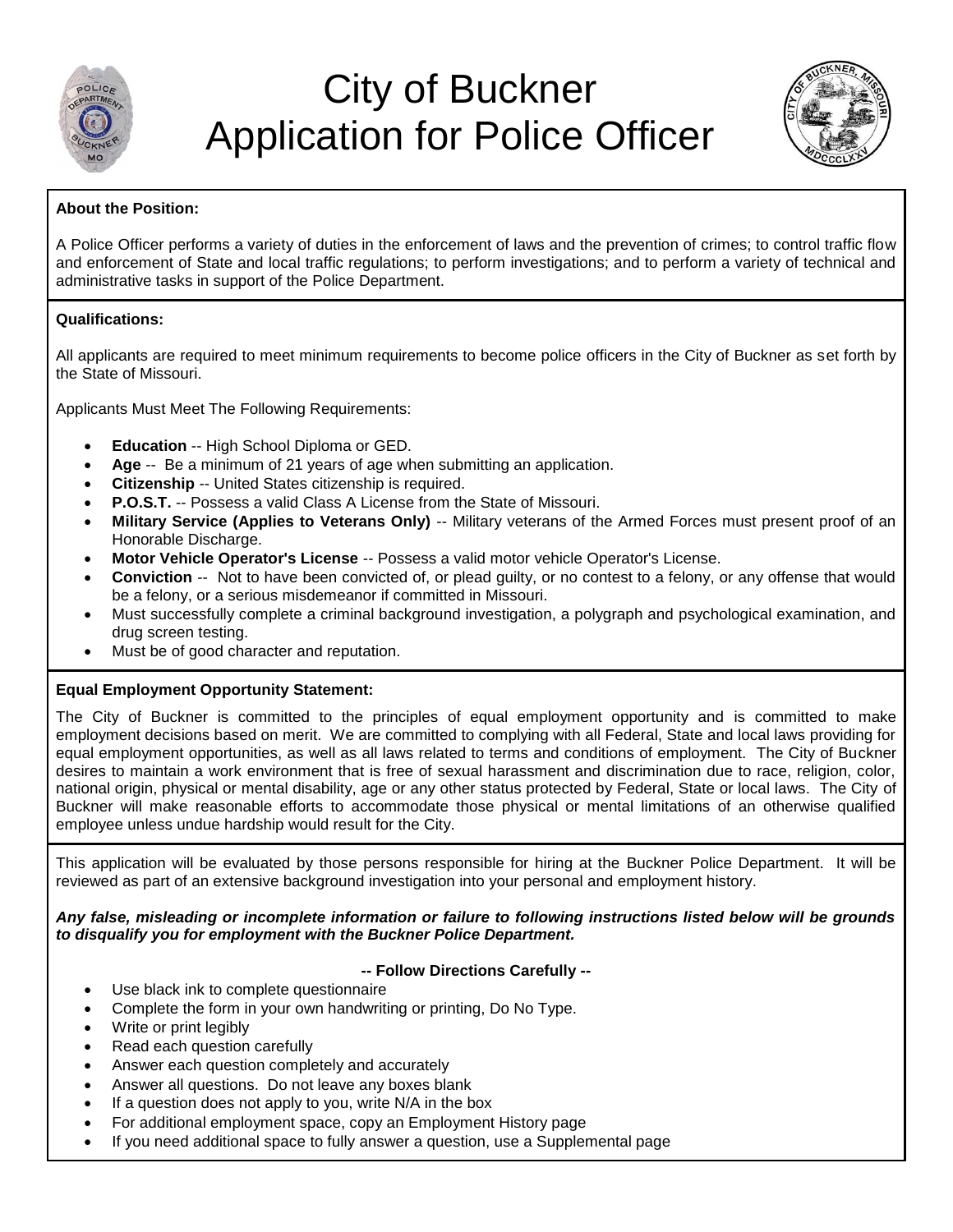|                                                                                   |                                                                  | 1.<br><b>Personal Data</b>                                                                                                                                                                                                        |  |                     |                                                                     |                   |                                |                  |
|-----------------------------------------------------------------------------------|------------------------------------------------------------------|-----------------------------------------------------------------------------------------------------------------------------------------------------------------------------------------------------------------------------------|--|---------------------|---------------------------------------------------------------------|-------------------|--------------------------------|------------------|
| Last Name                                                                         |                                                                  | <b>First Name</b>                                                                                                                                                                                                                 |  |                     | Middle Name                                                         |                   |                                |                  |
| <b>Current Address</b>                                                            | Street Name / Number (No PO Boxes)                               |                                                                                                                                                                                                                                   |  | City                |                                                                     | <b>State</b>      |                                | Zip Code         |
| Email                                                                             |                                                                  | List any other names you have used (including maiden name)                                                                                                                                                                        |  |                     |                                                                     |                   |                                |                  |
| Home Phone                                                                        |                                                                  | Alternate Phone Number<br>Notification Type Preference:<br>Email<br>$\lambda$                                                                                                                                                     |  |                     |                                                                     |                   | Paper/Mail                     |                  |
| Date of Birth<br>Age                                                              | Place of Birth (City & State)<br>Sex<br>Race<br>Height<br>Weight |                                                                                                                                                                                                                                   |  |                     |                                                                     | <b>Hair Color</b> | Eye Color                      |                  |
| Tattoos (Description & Location)                                                  |                                                                  |                                                                                                                                                                                                                                   |  |                     |                                                                     |                   | Are you a U.S. Citizen?<br>Yes | No               |
| Check One:<br>Married<br>Divorced                                                 | Separated<br>Widowed                                             | Single<br>Spouse's / Fiancée's Full Name                                                                                                                                                                                          |  |                     |                                                                     |                   | Date of Birth                  |                  |
|                                                                                   |                                                                  | A. Has your Spouse / Fiancée ever been arrested, interviewed, detained, or convicted by any law enforcement agency?<br>If YES, please provide dates, reasons, agency, and disposition on the Supplemental Page.                   |  |                     |                                                                     | Yes               |                                | No               |
|                                                                                   |                                                                  | Starting with your present address, list all physical addresses you have had for the past ten (10) years, including your<br>addresses in the military service. Include each duty station separately. PO Boxes are not acceptable. |  |                     |                                                                     |                   |                                |                  |
| Dates MO / YR<br>To<br>From                                                       | <b>Street Address</b>                                            |                                                                                                                                                                                                                                   |  | City                |                                                                     | <b>State</b>      |                                | Zip Code         |
|                                                                                   |                                                                  |                                                                                                                                                                                                                                   |  |                     |                                                                     |                   |                                |                  |
|                                                                                   |                                                                  |                                                                                                                                                                                                                                   |  |                     |                                                                     |                   |                                |                  |
|                                                                                   |                                                                  |                                                                                                                                                                                                                                   |  |                     |                                                                     |                   |                                |                  |
|                                                                                   |                                                                  |                                                                                                                                                                                                                                   |  |                     |                                                                     |                   |                                |                  |
|                                                                                   |                                                                  |                                                                                                                                                                                                                                   |  |                     |                                                                     |                   |                                |                  |
|                                                                                   |                                                                  |                                                                                                                                                                                                                                   |  |                     |                                                                     |                   |                                |                  |
|                                                                                   |                                                                  |                                                                                                                                                                                                                                   |  |                     |                                                                     |                   |                                |                  |
|                                                                                   |                                                                  |                                                                                                                                                                                                                                   |  |                     |                                                                     |                   |                                |                  |
|                                                                                   |                                                                  | A. Can you, after employment, submit proof of your legal right to work in the United States?                                                                                                                                      |  | Yes                 | No                                                                  |                   | (Social Security Card)         |                  |
|                                                                                   | If YES, explain circumstances on Supplemental Page.              | B. The application process includes a polygraph examination. Have you ever taken a polygraph examination before?                                                                                                                  |  |                     | Yes                                                                 | No                |                                |                  |
| C. Are you a previous City of Buckner employee?                                   |                                                                  | Yes<br>No                                                                                                                                                                                                                         |  |                     | If yes, please list dates of employment (MO / YR)                   |                   |                                |                  |
| D. Have you ever applied with a law enforcement agency before?                    |                                                                  | Yes<br>No                                                                                                                                                                                                                         |  |                     | If YES, please indicate when and which agency on Supplemental Page. |                   |                                |                  |
| E. If selected for this position, how soon can you begin employment?              |                                                                  |                                                                                                                                                                                                                                   |  | As soon as possible |                                                                     | Two week notice   |                                | Need more notice |
| F. If you are not available for work now, enter the earliest date you could work? |                                                                  |                                                                                                                                                                                                                                   |  |                     |                                                                     |                   |                                |                  |
| Name:                                                                             | Relationship:                                                    | G. Are you related by blood or marriage to a person now employed by the City of Buckner?<br>Department:                                                                                                                           |  |                     | Yes<br>No                                                           |                   | If yes, please indicate:       |                  |
|                                                                                   |                                                                  |                                                                                                                                                                                                                                   |  |                     |                                                                     |                   |                                |                  |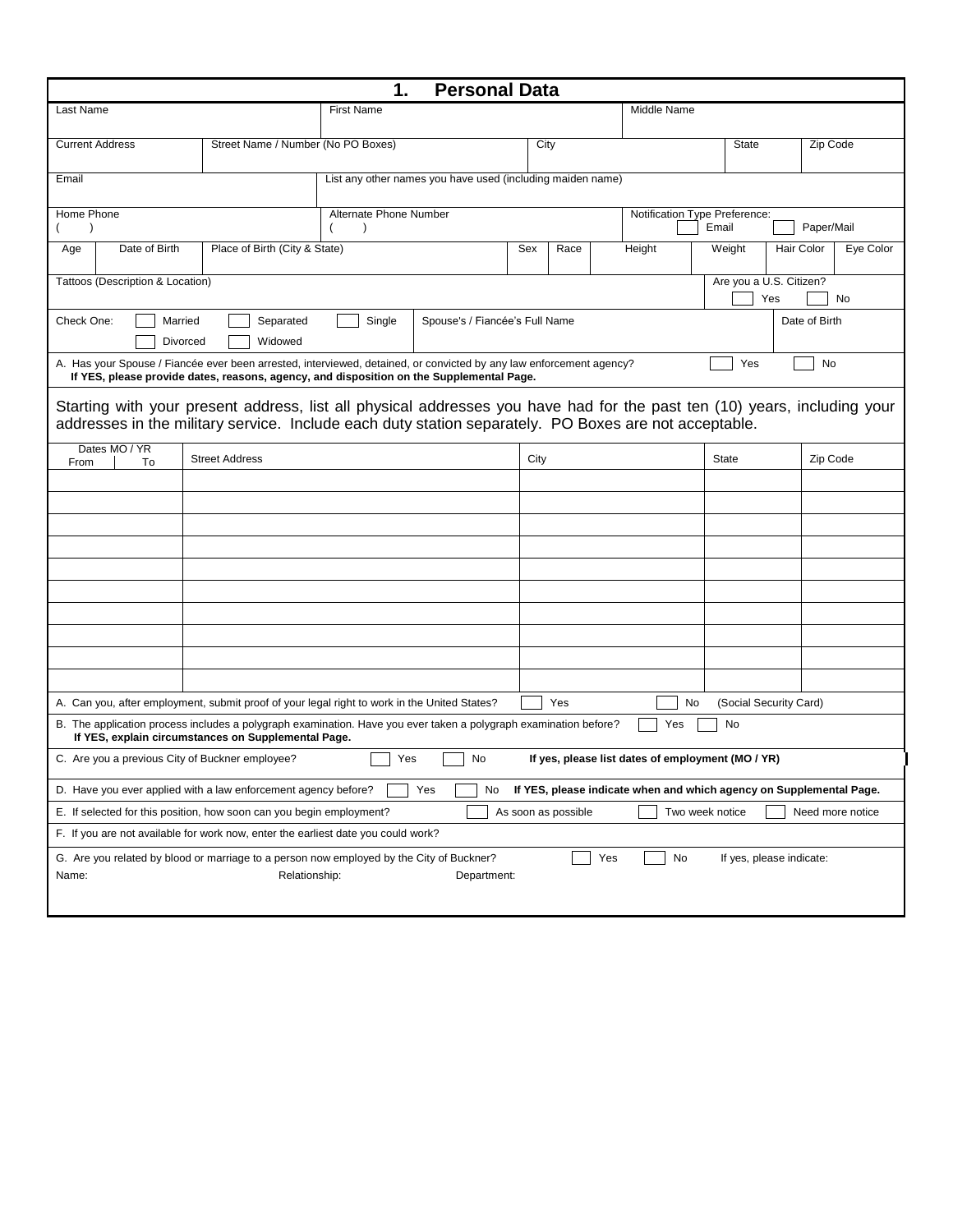|                                                                                                                                                                                                         | 2.             | <b>Family History</b> |              |                     |          |     |
|---------------------------------------------------------------------------------------------------------------------------------------------------------------------------------------------------------|----------------|-----------------------|--------------|---------------------|----------|-----|
| List names, ages, phone numbers, occupation, where employed, and residence of father, mother, brother(s), sister(s),<br>children and Spouse's / Fiancée's mother and father. List relationship of each. |                |                       |              |                     |          |     |
| Name                                                                                                                                                                                                    |                | Relationship          |              |                     |          | Age |
| Occupation                                                                                                                                                                                              | Where Employed |                       |              |                     |          |     |
| <b>Street Address</b>                                                                                                                                                                                   |                |                       |              | <b>Phone Number</b> |          |     |
| City                                                                                                                                                                                                    |                |                       | State        |                     | Zip Code |     |
| Name                                                                                                                                                                                                    |                | Relationship          |              |                     |          | Age |
| Occupation                                                                                                                                                                                              | Where Employed |                       |              |                     |          |     |
| <b>Street Address</b>                                                                                                                                                                                   |                |                       |              | <b>Phone Number</b> |          |     |
| City                                                                                                                                                                                                    |                |                       | State        |                     | Zip Code |     |
| Name                                                                                                                                                                                                    |                | Relationship          |              |                     |          | Age |
| Occupation                                                                                                                                                                                              | Where Employed |                       |              |                     |          |     |
| <b>Street Address</b>                                                                                                                                                                                   |                |                       |              | <b>Phone Number</b> |          |     |
| City                                                                                                                                                                                                    |                |                       | <b>State</b> |                     | Zip Code |     |
| Name                                                                                                                                                                                                    |                | Relationship          |              |                     |          | Age |
| Occupation                                                                                                                                                                                              | Where Employed |                       |              |                     |          |     |
| <b>Street Address</b>                                                                                                                                                                                   |                |                       |              | <b>Phone Number</b> |          |     |
| City                                                                                                                                                                                                    |                |                       | State        |                     | Zip Code |     |
| Name                                                                                                                                                                                                    |                | Relationship          |              |                     |          | Age |
| Occupation                                                                                                                                                                                              | Where Employed |                       |              |                     |          |     |
| <b>Street Address</b>                                                                                                                                                                                   |                |                       |              | <b>Phone Number</b> |          |     |
| City                                                                                                                                                                                                    |                |                       | State        |                     | Zip Code |     |
| Name                                                                                                                                                                                                    |                | Relationship          |              |                     |          | Age |
| Occupation                                                                                                                                                                                              | Where Employed |                       |              |                     |          |     |
| <b>Street Address</b>                                                                                                                                                                                   |                |                       |              | <b>Phone Number</b> |          |     |
| City                                                                                                                                                                                                    |                |                       | City         |                     | Zip Code |     |
| Name                                                                                                                                                                                                    |                | Relationship          |              |                     |          | Age |
| Occupation                                                                                                                                                                                              | Where Employed |                       |              |                     |          |     |
| <b>Street Address</b>                                                                                                                                                                                   |                |                       |              | <b>Phone Number</b> |          |     |
| City                                                                                                                                                                                                    |                |                       | City         |                     | Zip Code |     |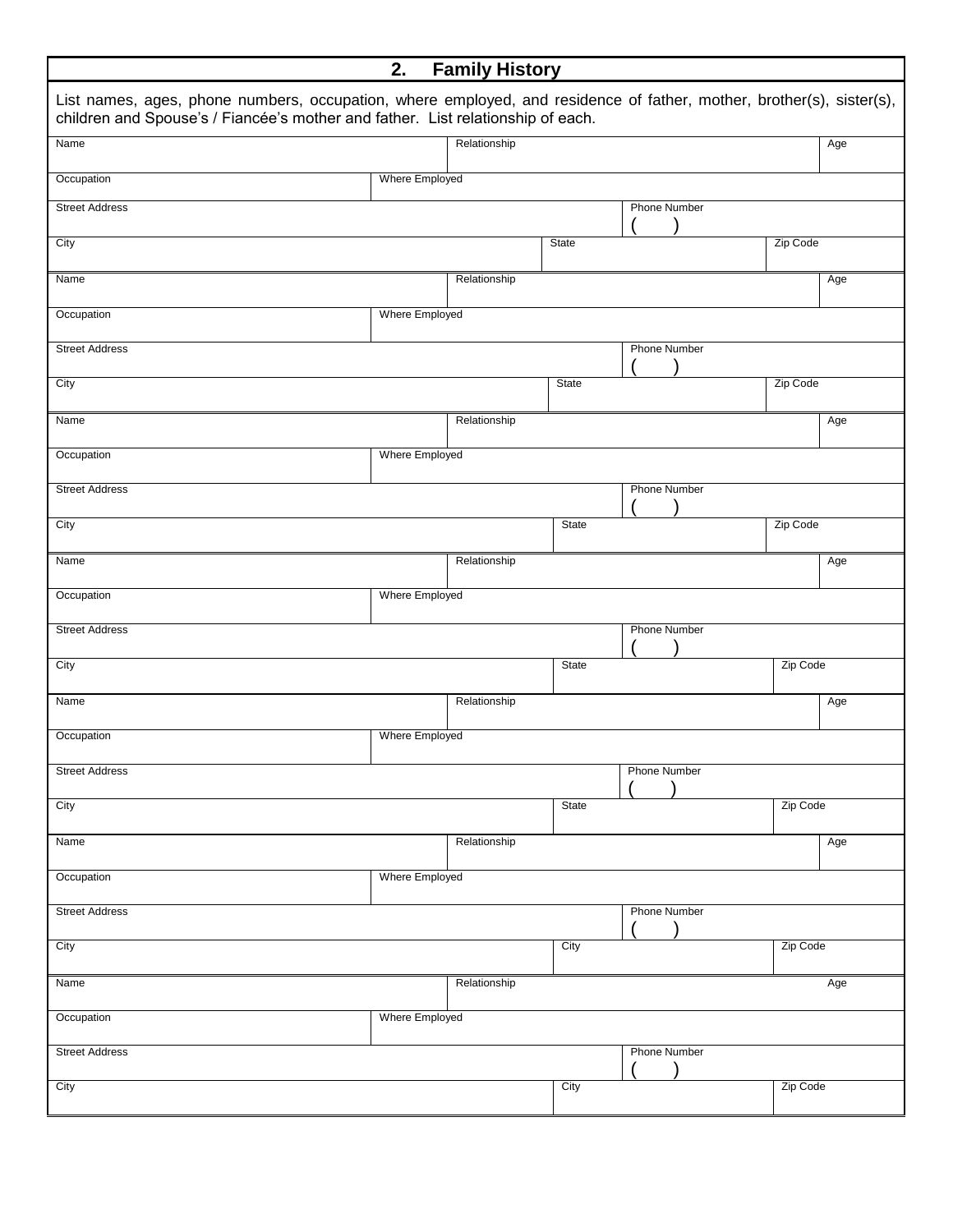| Name                  |                | Relationship |       |                     |          | Age |
|-----------------------|----------------|--------------|-------|---------------------|----------|-----|
| Occupation            | Where Employed |              |       |                     |          |     |
| <b>Street Address</b> |                |              |       | <b>Phone Number</b> |          |     |
| City                  |                |              | City  |                     | Zip Code |     |
| Name                  |                | Relationship |       |                     |          | Age |
| Occupation            | Where Employed |              |       |                     |          |     |
| <b>Street Address</b> |                |              |       | <b>Phone Number</b> |          |     |
| City                  |                |              | City  |                     | Zip Code |     |
| Name                  |                | Relationship |       |                     |          | Age |
| Occupation            | Where Employed |              |       |                     |          |     |
| <b>Street Address</b> |                |              |       | <b>Phone Number</b> |          |     |
| City                  |                |              | City  |                     | Zip Code |     |
| Name                  |                | Relationship |       |                     |          | Age |
| Occupation            | Where Employed |              |       |                     |          |     |
| <b>Street Address</b> |                |              |       | <b>Phone Number</b> |          |     |
| City                  |                |              | State |                     | Zip Code |     |

|                                                                                                                                                                                    |            | 3.                    | <b>References</b> |                          |  |  |  |
|------------------------------------------------------------------------------------------------------------------------------------------------------------------------------------|------------|-----------------------|-------------------|--------------------------|--|--|--|
| List three (3) references (NO relatives, household members, or former employers) who are responsible adults, and who<br>have known you well for at least the last three (3) years. |            |                       |                   |                          |  |  |  |
| Name                                                                                                                                                                               |            | <b>Street Address</b> | City              | <b>State</b><br>Zip Code |  |  |  |
| How long known?                                                                                                                                                                    | Occupation |                       | Home Phone        | <b>Business Phone</b>    |  |  |  |
| Name                                                                                                                                                                               |            | <b>Street Address</b> | City              | Zip Code<br><b>State</b> |  |  |  |
| How long known?                                                                                                                                                                    | Occupation |                       | Home Phone        | <b>Business Phone</b>    |  |  |  |
| Name                                                                                                                                                                               |            | <b>Street Address</b> | City              | State<br>Zip Code        |  |  |  |
| How long known?                                                                                                                                                                    | Occupation |                       | Home Phone        | <b>Business Phone</b>    |  |  |  |

|                         |                                                                             |            | <b>Education</b><br>4. |                                |                |                |
|-------------------------|-----------------------------------------------------------------------------|------------|------------------------|--------------------------------|----------------|----------------|
|                         | Indicate by checking all boxes that apply if you have any of the following: |            | HS Diploma             | <b>GED Certificate</b>         | College Degree | Masters Degree |
| <b>High School Name</b> | <b>Street Address</b>                                                       |            |                        | City                           | State          | Zip Code       |
|                         |                                                                             |            |                        |                                |                |                |
|                         | Dates Attended (MO / YR)                                                    | Graduated? |                        | Type of Degree or Credit Hours |                |                |
| From:                   | To:                                                                         | Yes        | No                     |                                |                |                |
| <b>High School Name</b> | <b>Street Address</b>                                                       |            |                        | City                           | <b>State</b>   | Zip Code       |
|                         |                                                                             |            |                        |                                |                |                |
|                         | Dates Attended (MO / YR)                                                    | Graduated? |                        | Type of Degree or Credit Hours |                |                |
| From:                   | To:                                                                         | Yes        | No                     |                                |                |                |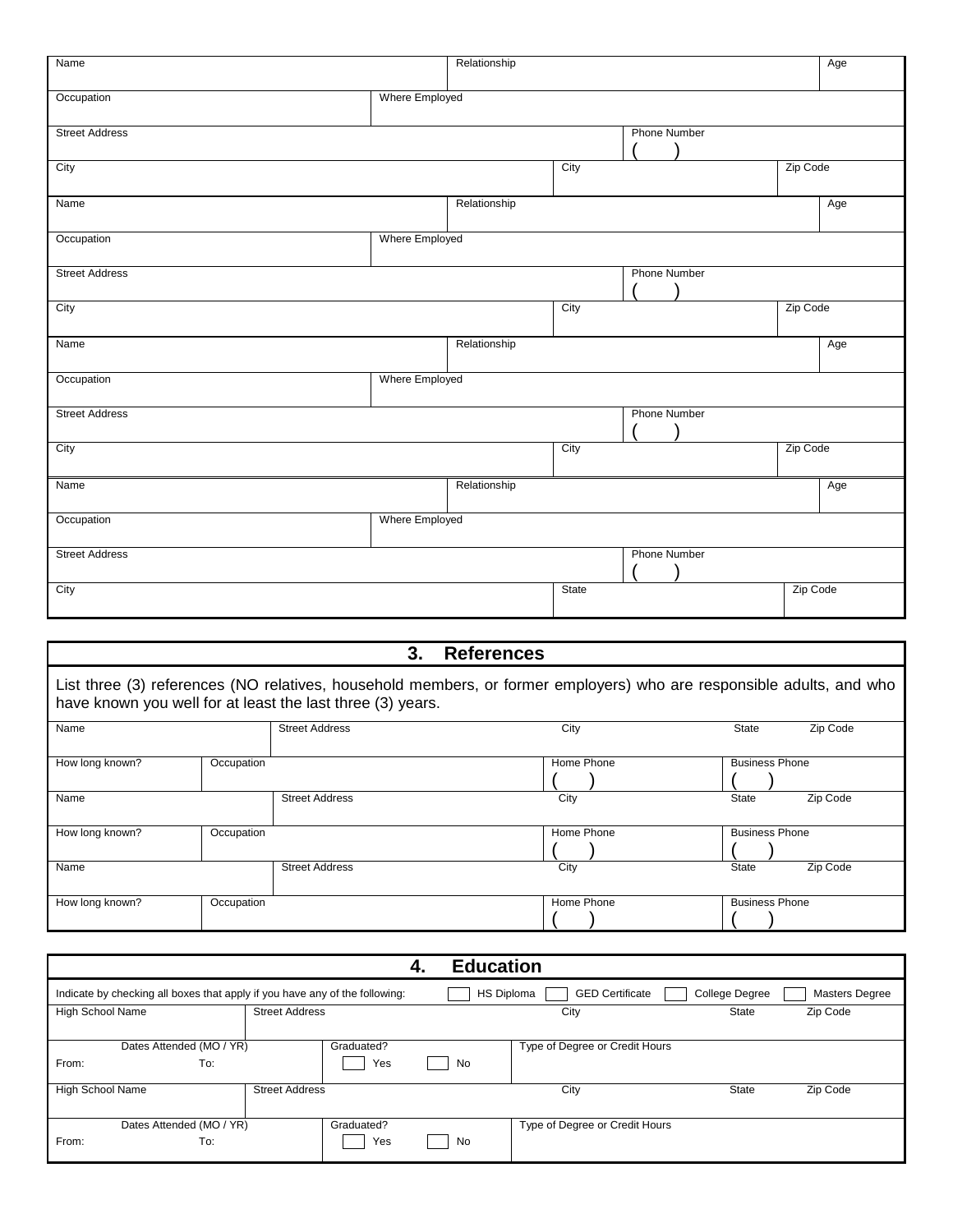| College Name |                                                                                                               | <b>Street Address</b> |            |           | City                           | State | Zip Code |
|--------------|---------------------------------------------------------------------------------------------------------------|-----------------------|------------|-----------|--------------------------------|-------|----------|
|              | Dates Attended (MO / YR)                                                                                      |                       | Graduated? |           | Type of Degree or Credit Hours |       |          |
| From:        | To:                                                                                                           |                       | Yes        | No        |                                |       |          |
| College Name |                                                                                                               | <b>Street Address</b> |            |           | City                           | State | Zip Code |
|              | Dates Attended (MO / YR)                                                                                      |                       | Graduated? |           | Type of Degree or Credit Hours |       |          |
| From:        | To:                                                                                                           |                       | Yes        | <b>No</b> |                                |       |          |
| College Name |                                                                                                               | <b>Street Address</b> |            |           | City                           | State | Zip Code |
|              | Dates Attended (MO / YR)                                                                                      |                       | Graduated? |           | Type of Degree or Credit Hours |       |          |
| From:        | To:                                                                                                           |                       | Yes        | <b>No</b> |                                |       |          |
|              | Have you ever been suspended, disciplined or expelled from any high school or institution of higher learning? |                       |            |           | Yes                            | No    |          |
|              | If YES, explain on the Supplemental Page.                                                                     |                       |            |           |                                |       |          |

|                            | 5.                                                                                                                                  | <b>Employment History</b> |                                                                                                                                                                                                                                                                                                                                                                                                                                                                                               |
|----------------------------|-------------------------------------------------------------------------------------------------------------------------------------|---------------------------|-----------------------------------------------------------------------------------------------------------------------------------------------------------------------------------------------------------------------------------------------------------------------------------------------------------------------------------------------------------------------------------------------------------------------------------------------------------------------------------------------|
|                            | Have you ever been dismissed or asked to resign from ANY employment?                                                                | Yes                       | No If YES, explain on the Supplemental Page.                                                                                                                                                                                                                                                                                                                                                                                                                                                  |
|                            | If you do not want your present employer to be contacted, check the box to the right and then explain why on the Supplemental Page. |                           |                                                                                                                                                                                                                                                                                                                                                                                                                                                                                               |
|                            |                                                                                                                                     |                           | Beginning with your present employer or most recent employer, list ALL of the places you have worked during the last ten<br>(10) year period. Keep in chorological order. List periods of school, military service, each duty station, assigned military<br>unit, unemployment, temporary assignments, volunteer service and part-time employment. List everything during the<br>last five (5) year period. Omit None! Copy the employment page and continue your information on the copy(s). |
| From:                      | Name:                                                                                                                               |                           | Job Title:                                                                                                                                                                                                                                                                                                                                                                                                                                                                                    |
| To:                        | <b>Street Address:</b>                                                                                                              |                           | Supervisor:                                                                                                                                                                                                                                                                                                                                                                                                                                                                                   |
|                            | City:                                                                                                                               | Phone:                    | <b>Starting Salary:</b>                                                                                                                                                                                                                                                                                                                                                                                                                                                                       |
|                            | State:                                                                                                                              | Zip Code:                 | Ending Salary:                                                                                                                                                                                                                                                                                                                                                                                                                                                                                |
| Describe your duties:      |                                                                                                                                     |                           |                                                                                                                                                                                                                                                                                                                                                                                                                                                                                               |
|                            |                                                                                                                                     |                           |                                                                                                                                                                                                                                                                                                                                                                                                                                                                                               |
|                            |                                                                                                                                     |                           |                                                                                                                                                                                                                                                                                                                                                                                                                                                                                               |
|                            |                                                                                                                                     |                           |                                                                                                                                                                                                                                                                                                                                                                                                                                                                                               |
| Part Time                  | Full Time<br>Seasonal                                                                                                               | Volunteer                 | If part-time, list number of hours worked per week                                                                                                                                                                                                                                                                                                                                                                                                                                            |
| Detail Reason for Leaving: |                                                                                                                                     |                           |                                                                                                                                                                                                                                                                                                                                                                                                                                                                                               |
|                            |                                                                                                                                     |                           |                                                                                                                                                                                                                                                                                                                                                                                                                                                                                               |
| From:                      | Name:                                                                                                                               |                           | Job Title:                                                                                                                                                                                                                                                                                                                                                                                                                                                                                    |
| To:                        | <b>Street Address:</b>                                                                                                              |                           | Supervisor:                                                                                                                                                                                                                                                                                                                                                                                                                                                                                   |
|                            | City:                                                                                                                               | Phone:                    | <b>Starting Salary:</b>                                                                                                                                                                                                                                                                                                                                                                                                                                                                       |
|                            | State:                                                                                                                              | Zip Code:                 | Ending Salary:                                                                                                                                                                                                                                                                                                                                                                                                                                                                                |
| Describe your duties:      |                                                                                                                                     |                           |                                                                                                                                                                                                                                                                                                                                                                                                                                                                                               |
|                            |                                                                                                                                     |                           |                                                                                                                                                                                                                                                                                                                                                                                                                                                                                               |
|                            |                                                                                                                                     |                           |                                                                                                                                                                                                                                                                                                                                                                                                                                                                                               |
|                            |                                                                                                                                     |                           |                                                                                                                                                                                                                                                                                                                                                                                                                                                                                               |
| Part Time                  | Full Time<br>Seasonal                                                                                                               | Volunteer                 | If part-time, list number of hours worked per week                                                                                                                                                                                                                                                                                                                                                                                                                                            |
| Detail Reason for Leaving: |                                                                                                                                     |                           |                                                                                                                                                                                                                                                                                                                                                                                                                                                                                               |
|                            |                                                                                                                                     |                           |                                                                                                                                                                                                                                                                                                                                                                                                                                                                                               |
| From:                      | Name:                                                                                                                               |                           | Job Title:                                                                                                                                                                                                                                                                                                                                                                                                                                                                                    |
| To:                        | <b>Street Address:</b>                                                                                                              |                           | Supervisor:                                                                                                                                                                                                                                                                                                                                                                                                                                                                                   |
|                            | City:                                                                                                                               | Phone:                    | <b>Starting Salary:</b>                                                                                                                                                                                                                                                                                                                                                                                                                                                                       |
|                            | State:                                                                                                                              | Zip Code:                 | Ending Salary:                                                                                                                                                                                                                                                                                                                                                                                                                                                                                |
| Describe your duties:      |                                                                                                                                     |                           |                                                                                                                                                                                                                                                                                                                                                                                                                                                                                               |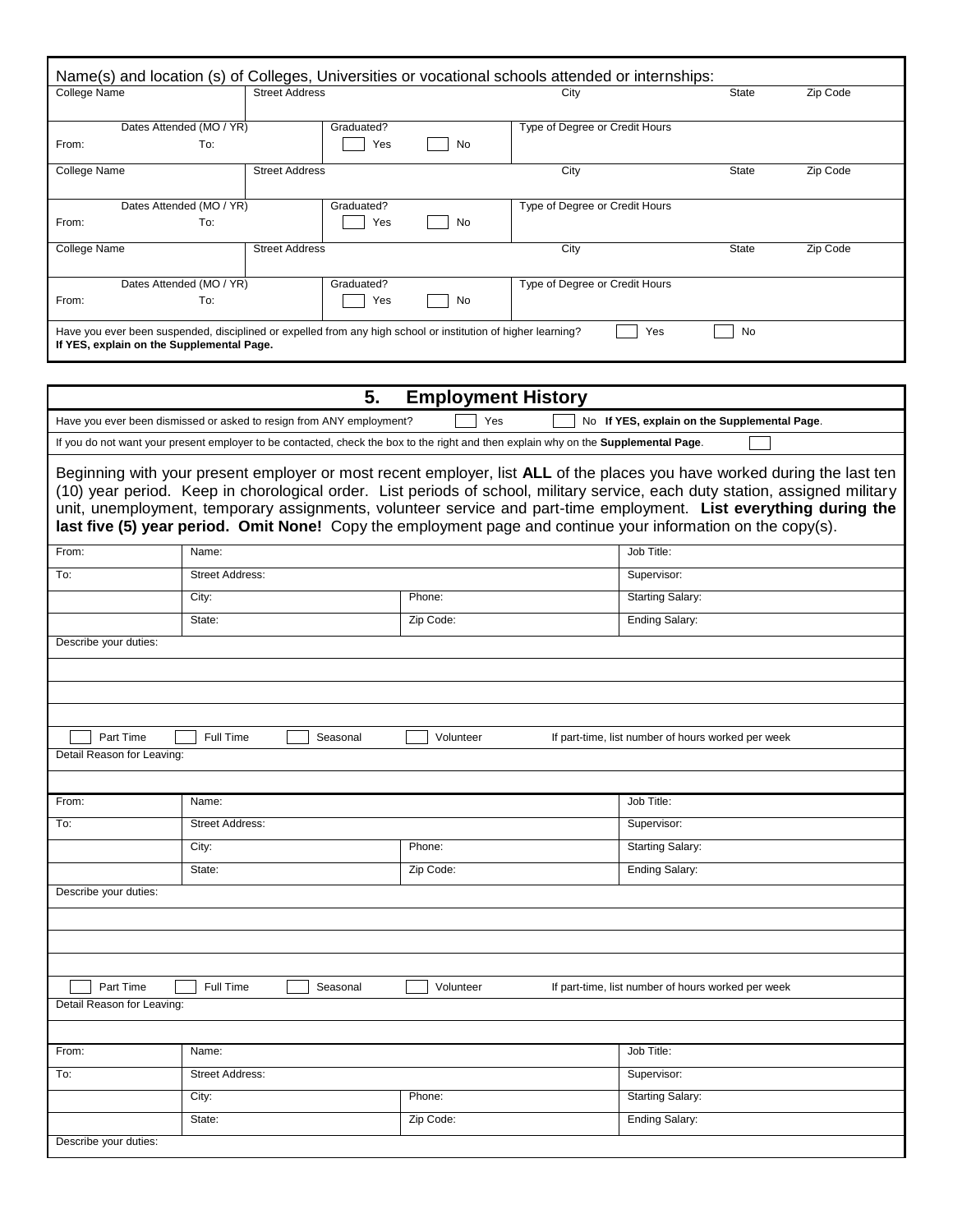| Part Time                                                                                                                                  | Full Time              | Seasonal | Volunteer | If part-time, list number of hours worked per week |  |
|--------------------------------------------------------------------------------------------------------------------------------------------|------------------------|----------|-----------|----------------------------------------------------|--|
| Detail Reason for Leaving:                                                                                                                 |                        |          |           |                                                    |  |
|                                                                                                                                            |                        |          |           |                                                    |  |
| From:                                                                                                                                      | Name:                  |          |           | Job Title:                                         |  |
| To:                                                                                                                                        | Street Address:        |          |           | Supervisor:                                        |  |
|                                                                                                                                            | City:                  |          | Phone:    | <b>Starting Salary:</b>                            |  |
|                                                                                                                                            | State:                 |          | Zip Code: | <b>Ending Salary:</b>                              |  |
| Describe your duties:                                                                                                                      |                        |          |           |                                                    |  |
|                                                                                                                                            |                        |          |           |                                                    |  |
|                                                                                                                                            |                        |          |           |                                                    |  |
|                                                                                                                                            |                        |          |           |                                                    |  |
| Part Time                                                                                                                                  | Full Time              | Seasonal | Volunteer | If part-time, list number of hours worked per week |  |
| Detail Reason for Leaving:                                                                                                                 |                        |          |           |                                                    |  |
|                                                                                                                                            |                        |          |           |                                                    |  |
| From:                                                                                                                                      | Name:                  |          |           | Job Title:                                         |  |
| To:                                                                                                                                        | <b>Street Address:</b> |          |           | Supervisor:                                        |  |
|                                                                                                                                            | City:                  |          | Phone:    | <b>Starting Salary:</b>                            |  |
|                                                                                                                                            | State:                 |          | Zip Code: | <b>Ending Salary:</b>                              |  |
| Describe your duties:                                                                                                                      |                        |          |           |                                                    |  |
| Part Time                                                                                                                                  | Full Time              | Seasonal | Volunteer | If part-time, list number of hours worked per week |  |
|                                                                                                                                            |                        |          |           |                                                    |  |
|                                                                                                                                            |                        |          |           |                                                    |  |
|                                                                                                                                            | Name:                  |          |           | Job Title:                                         |  |
|                                                                                                                                            | <b>Street Address:</b> |          |           | Supervisor:                                        |  |
|                                                                                                                                            | City:                  |          | Phone:    | Starting Salary:                                   |  |
|                                                                                                                                            | State:                 |          | Zip Code: | <b>Ending Salary:</b>                              |  |
|                                                                                                                                            |                        |          |           |                                                    |  |
|                                                                                                                                            |                        |          |           |                                                    |  |
|                                                                                                                                            |                        |          |           |                                                    |  |
|                                                                                                                                            |                        |          |           |                                                    |  |
| Part Time                                                                                                                                  | Full Time              | Seasonal | Volunteer | If part-time, list number of hours worked per week |  |
|                                                                                                                                            |                        |          |           |                                                    |  |
|                                                                                                                                            |                        |          |           |                                                    |  |
|                                                                                                                                            | Name:                  |          |           | Job Title:                                         |  |
|                                                                                                                                            | Street Address:        |          |           | Supervisor:                                        |  |
|                                                                                                                                            | City:                  |          | Phone:    | <b>Starting Salary:</b>                            |  |
|                                                                                                                                            | State:                 |          | Zip Code: | <b>Ending Salary:</b>                              |  |
|                                                                                                                                            |                        |          |           |                                                    |  |
| Detail Reason for Leaving:<br>From:<br>To:<br>Describe your duties:<br>Detail Reason for Leaving:<br>From:<br>To:<br>Describe your duties: |                        |          |           |                                                    |  |
|                                                                                                                                            |                        |          |           |                                                    |  |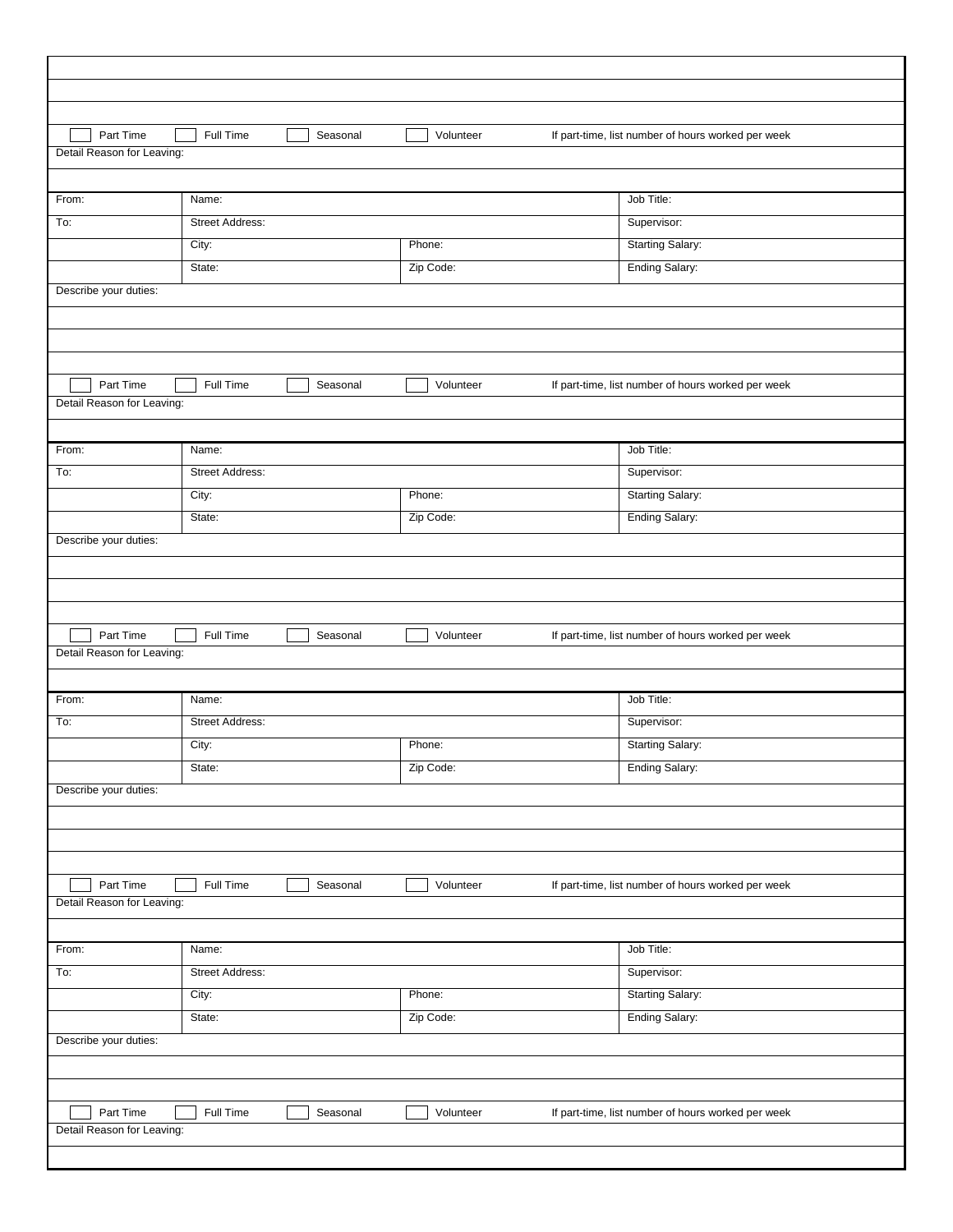| From:                      | Name:                                                                                                                                                         |           | Job Title:                                         |                    |
|----------------------------|---------------------------------------------------------------------------------------------------------------------------------------------------------------|-----------|----------------------------------------------------|--------------------|
| To:                        | <b>Street Address:</b>                                                                                                                                        |           | Supervisor:                                        |                    |
|                            | City:                                                                                                                                                         | Phone:    | <b>Starting Salary:</b>                            |                    |
|                            | State:                                                                                                                                                        | Zip Code: | <b>Ending Salary:</b>                              |                    |
| Describe your duties:      |                                                                                                                                                               |           |                                                    |                    |
|                            |                                                                                                                                                               |           |                                                    |                    |
|                            |                                                                                                                                                               |           |                                                    |                    |
|                            |                                                                                                                                                               |           |                                                    |                    |
| Part Time                  | Full Time<br>Seasonal                                                                                                                                         | Volunteer | If part-time, list number of hours worked per week |                    |
| Detail Reason for Leaving: |                                                                                                                                                               |           |                                                    |                    |
|                            |                                                                                                                                                               |           |                                                    |                    |
| From:                      | Name:                                                                                                                                                         |           | Job Title:                                         |                    |
| To:                        | <b>Street Address:</b>                                                                                                                                        |           | Supervisor:                                        |                    |
|                            | City:                                                                                                                                                         | Phone:    | Starting Salary:                                   |                    |
|                            | State:                                                                                                                                                        | Zip Code: | <b>Ending Salary:</b>                              |                    |
| Describe your duties:      |                                                                                                                                                               |           |                                                    |                    |
|                            |                                                                                                                                                               |           |                                                    |                    |
|                            |                                                                                                                                                               |           |                                                    |                    |
|                            |                                                                                                                                                               |           |                                                    |                    |
| Part Time                  | Full Time<br>Seasonal                                                                                                                                         | Volunteer | If part-time, list number of hours worked per week |                    |
| Detail Reason for Leaving: |                                                                                                                                                               |           |                                                    |                    |
|                            |                                                                                                                                                               |           |                                                    |                    |
| From:                      | Name:                                                                                                                                                         |           | Job Title:                                         |                    |
| To:                        | Street Address:                                                                                                                                               |           | Supervisor:                                        |                    |
|                            | City:                                                                                                                                                         | Phone:    | <b>Starting Salary:</b>                            |                    |
|                            | State:                                                                                                                                                        | Zip Code: | Ending Salary:                                     |                    |
| Describe your duties:      |                                                                                                                                                               |           |                                                    |                    |
|                            |                                                                                                                                                               |           |                                                    |                    |
|                            |                                                                                                                                                               |           |                                                    |                    |
|                            |                                                                                                                                                               |           |                                                    |                    |
| Part Time                  | Full Time<br>Seasonal                                                                                                                                         | Volunteer | If part-time, list number of hours worked per week |                    |
| Detail Reason for Leaving: |                                                                                                                                                               |           |                                                    |                    |
|                            |                                                                                                                                                               |           |                                                    |                    |
| Name of academy:           | Yes<br>Have you ever attended a law enforcement academy?                                                                                                      | No        | Yes<br>Were you certified?<br>Date attended:       | $\mathsf{No}$      |
| City & State               |                                                                                                                                                               |           | P.O.S.T. License Number:                           | <b>Attach Copy</b> |
|                            | A. Has your law enforcement certification ever been suspended, revoked, or brought before a review board?<br>If YES, please explain on the Supplemental Page. |           | No<br>Yes                                          |                    |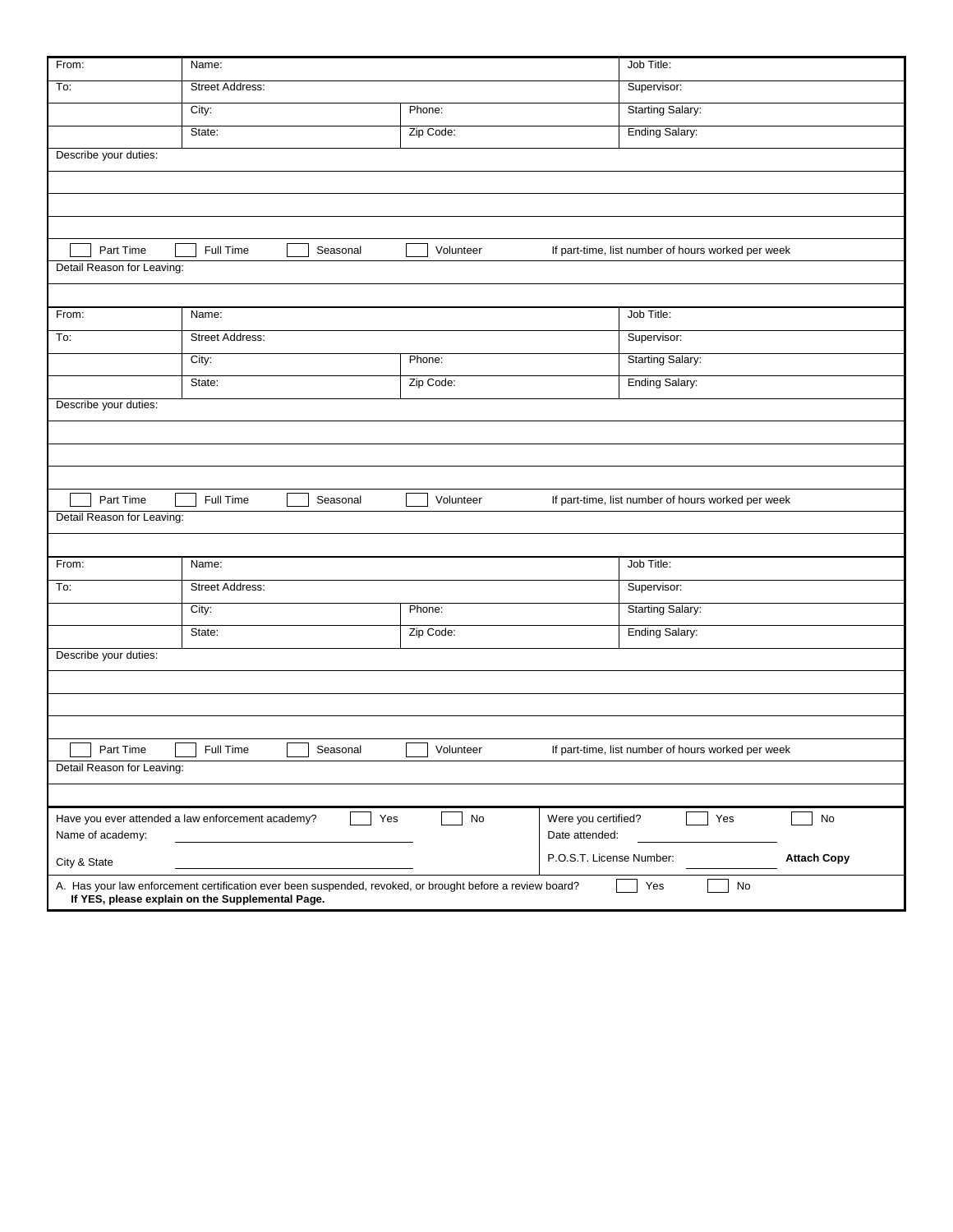|                                                                                                                                | Yes | <b>No</b> |                                                                                                                       | Yes | No |
|--------------------------------------------------------------------------------------------------------------------------------|-----|-----------|-----------------------------------------------------------------------------------------------------------------------|-----|----|
| A. Have you ever had any contact with ANY law<br>enforcement official, to include as a victim, witness, or<br>reporting party? |     |           | F. Have you ever been convicted of a crime?                                                                           |     |    |
| B. Has a law enforcement official for any reason, ever<br>issued you a verbal or written warning?                              |     |           | G. Have you ever been booked into a jail?                                                                             |     |    |
| C. Have you ever been detained by a law enforcement<br>official?                                                               |     |           | H. Have you ever been arrested?                                                                                       |     |    |
| D. Have you ever been accused of a crime?                                                                                      |     |           | I. Have the police ever been called to your home for any<br>reason?                                                   |     |    |
| E. Have you ever been charged with a crime?                                                                                    |     |           | J. Have any relatives of you or your spouse ever been convicted<br>or held in any detention facility, jail or prison? |     |    |

| Section # $(A - K)$ | MO / YR | Reason / Charge | Law Enforcement Agency - City / State | Disposition / Sentence | MO/YR |
|---------------------|---------|-----------------|---------------------------------------|------------------------|-------|
|                     |         |                 |                                       |                        |       |
|                     |         |                 |                                       |                        |       |
|                     |         |                 |                                       |                        |       |
|                     |         |                 |                                       |                        |       |
|                     |         |                 |                                       |                        |       |

|                    |                                                                                                                                               |                 | 7.<br><b>Driver's History</b>         |              |                       |                                                                                                                                                                     |       |
|--------------------|-----------------------------------------------------------------------------------------------------------------------------------------------|-----------------|---------------------------------------|--------------|-----------------------|---------------------------------------------------------------------------------------------------------------------------------------------------------------------|-------|
|                    | List all valid driver's license you now hold.                                                                                                 |                 |                                       |              |                       |                                                                                                                                                                     |       |
| <b>Issued Date</b> |                                                                                                                                               | Type of License | <b>Expiration Date</b>                | <b>State</b> | License Number        |                                                                                                                                                                     |       |
|                    |                                                                                                                                               |                 |                                       |              |                       |                                                                                                                                                                     |       |
|                    |                                                                                                                                               |                 |                                       |              |                       |                                                                                                                                                                     |       |
|                    |                                                                                                                                               |                 |                                       |              |                       |                                                                                                                                                                     |       |
|                    |                                                                                                                                               |                 |                                       |              |                       |                                                                                                                                                                     |       |
|                    | If you have previously held a driver's license from ANY state, please provide the following:                                                  |                 |                                       |              |                       |                                                                                                                                                                     |       |
| <b>Issued Date</b> |                                                                                                                                               | Type of License | <b>Expiration Date</b>                | <b>State</b> | <b>License Number</b> |                                                                                                                                                                     |       |
|                    |                                                                                                                                               |                 |                                       |              |                       |                                                                                                                                                                     |       |
|                    |                                                                                                                                               |                 |                                       |              |                       |                                                                                                                                                                     |       |
|                    |                                                                                                                                               |                 |                                       |              |                       |                                                                                                                                                                     |       |
|                    | A. Is your driver's license currently restricted, suspended, or revoked?                                                                      |                 | Yes                                   | No Reason:   |                       |                                                                                                                                                                     |       |
|                    | B. Have you ever had a driver's license canceled, refused, revoked, or suspended?<br>If Yes, explain in full detail on the Supplemental Page. |                 |                                       | Yes          | No                    | Date of Reinstatement:                                                                                                                                              |       |
|                    | C. Have you ever been charged with driving under the influence of alcohol or drugs?<br>If YES, provide full details on the Supplemental Page  |                 |                                       | Yes          | No                    | Convicted?<br>Yes                                                                                                                                                   | No    |
|                    | must be explained in full detail.                                                                                                             |                 |                                       |              |                       | D. If you have answered "YES" to any of the above questions, list the incident below and make certain you have explained it on the Supplemental Page. All incidents |       |
| MO/YR              | Reason / Charge                                                                                                                               |                 | Law Enforcement Agency - City / State |              |                       | Disposition / Sentence                                                                                                                                              | MO/YR |
|                    |                                                                                                                                               |                 |                                       |              |                       |                                                                                                                                                                     |       |
|                    |                                                                                                                                               |                 |                                       |              |                       |                                                                                                                                                                     |       |
|                    |                                                                                                                                               |                 |                                       |              |                       |                                                                                                                                                                     |       |
|                    |                                                                                                                                               |                 |                                       |              |                       |                                                                                                                                                                     |       |
|                    |                                                                                                                                               |                 |                                       |              |                       |                                                                                                                                                                     |       |
|                    |                                                                                                                                               |                 |                                       |              |                       |                                                                                                                                                                     |       |
|                    |                                                                                                                                               |                 |                                       |              |                       |                                                                                                                                                                     |       |
|                    |                                                                                                                                               |                 |                                       |              |                       |                                                                                                                                                                     |       |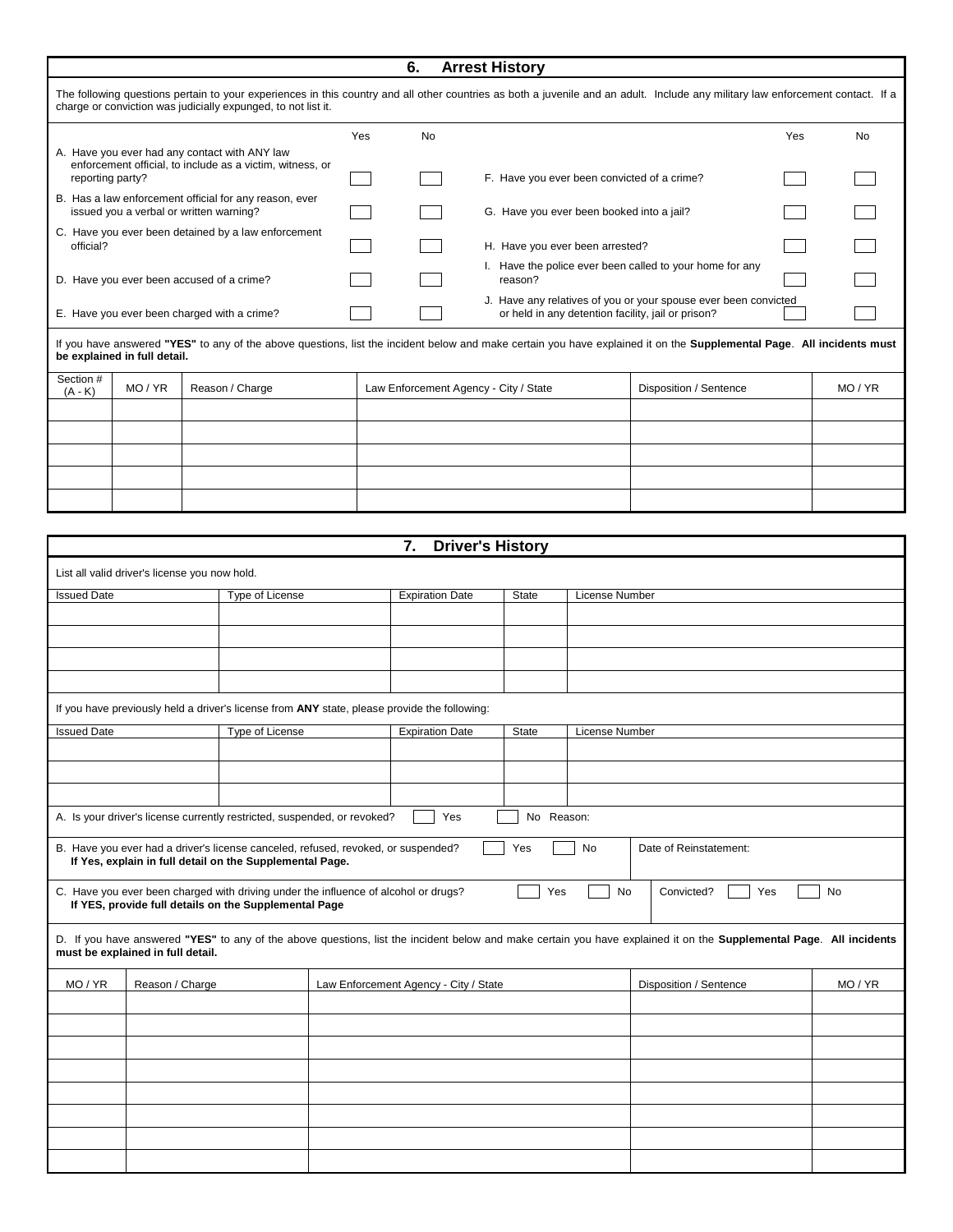| <b>Liquor and Narcotics</b><br>8.                                                                                                                                                                                                                                                                                                                                     |                                                                      |                            |                |                                          |                                                                                                                                                                                                                                                                                                                                                                                                                            |  |  |
|-----------------------------------------------------------------------------------------------------------------------------------------------------------------------------------------------------------------------------------------------------------------------------------------------------------------------------------------------------------------------|----------------------------------------------------------------------|----------------------------|----------------|------------------------------------------|----------------------------------------------------------------------------------------------------------------------------------------------------------------------------------------------------------------------------------------------------------------------------------------------------------------------------------------------------------------------------------------------------------------------------|--|--|
| A. Have you ever used any prescription drugs not prescribed to you by a doctor?<br>Yes<br>If YES, explain fully on the Supplemental Page.<br>No                                                                                                                                                                                                                       |                                                                      |                            |                |                                          |                                                                                                                                                                                                                                                                                                                                                                                                                            |  |  |
| B. If you have tried, used, or ingested ANY of the drugs listed below, check the YES box; if you have not, check the NO box. Include the number of times used and dates.                                                                                                                                                                                              |                                                                      |                            |                |                                          |                                                                                                                                                                                                                                                                                                                                                                                                                            |  |  |
|                                                                                                                                                                                                                                                                                                                                                                       | Yes<br>No                                                            | Total #<br>Last Used       | Date / s       | Yes                                      | Total #<br>Last Used<br>No<br>Date $/s$                                                                                                                                                                                                                                                                                                                                                                                    |  |  |
|                                                                                                                                                                                                                                                                                                                                                                       |                                                                      | Times<br>(MO / YR)<br>Used | (MO/YR)        |                                          | Times<br>(MO / YR)<br>(MO/YR)<br>Used                                                                                                                                                                                                                                                                                                                                                                                      |  |  |
| Marijuana                                                                                                                                                                                                                                                                                                                                                             |                                                                      |                            |                | Cocaine (powder/crack)                   |                                                                                                                                                                                                                                                                                                                                                                                                                            |  |  |
| Inhalants                                                                                                                                                                                                                                                                                                                                                             |                                                                      |                            |                | Heroin                                   |                                                                                                                                                                                                                                                                                                                                                                                                                            |  |  |
| Ecstasy                                                                                                                                                                                                                                                                                                                                                               |                                                                      |                            |                | Opium                                    |                                                                                                                                                                                                                                                                                                                                                                                                                            |  |  |
| <b>Barbiturates</b>                                                                                                                                                                                                                                                                                                                                                   |                                                                      |                            |                | Injectable/Oral Steroids                 |                                                                                                                                                                                                                                                                                                                                                                                                                            |  |  |
| Hashish<br>Amphetamines                                                                                                                                                                                                                                                                                                                                               |                                                                      |                            |                | Other:<br>Hallucinogenic, Substances     |                                                                                                                                                                                                                                                                                                                                                                                                                            |  |  |
| (speed, meth, etc)                                                                                                                                                                                                                                                                                                                                                    |                                                                      |                            |                | (LSD, PCP, Mescaline,<br>Mushrooms, etc) |                                                                                                                                                                                                                                                                                                                                                                                                                            |  |  |
|                                                                                                                                                                                                                                                                                                                                                                       |                                                                      |                            |                |                                          |                                                                                                                                                                                                                                                                                                                                                                                                                            |  |  |
| <b>Gang Affiliations</b><br>9.                                                                                                                                                                                                                                                                                                                                        |                                                                      |                            |                |                                          |                                                                                                                                                                                                                                                                                                                                                                                                                            |  |  |
| A. Are you currently, or have you formerly, been associated with a group that engages in criminal<br>No If YES, explain on Supplemental Page.<br>activity, to include motorcycle organizations, street gangs, or other organizations in<br>Yes<br>criminal activity?                                                                                                  |                                                                      |                            |                |                                          |                                                                                                                                                                                                                                                                                                                                                                                                                            |  |  |
| B. Are you now in a group, which seeks to alter the form of government of the United States by<br>Yes<br>No<br>If YES, explain on Supplemental Page.<br>any unlawful or unconstitutional means?                                                                                                                                                                       |                                                                      |                            |                |                                          |                                                                                                                                                                                                                                                                                                                                                                                                                            |  |  |
|                                                                                                                                                                                                                                                                                                                                                                       |                                                                      |                            |                |                                          |                                                                                                                                                                                                                                                                                                                                                                                                                            |  |  |
| 10.<br><b>Military Service</b>                                                                                                                                                                                                                                                                                                                                        |                                                                      |                            |                |                                          |                                                                                                                                                                                                                                                                                                                                                                                                                            |  |  |
| A. Have you served honorably in the Armed Forces of the United States on active duty for reasons other than training?<br>Yes<br><b>No</b><br>Include Army, Navy, Marine Corps, Air Force, Coast Guard, ROTC, or any other military or other semi-military organization.<br>**ONLY Honorable Discharges will be considered for employment** **Copy of DD214 required** |                                                                      |                            |                |                                          |                                                                                                                                                                                                                                                                                                                                                                                                                            |  |  |
| List dates of military service: (list each service period separately)                                                                                                                                                                                                                                                                                                 |                                                                      |                            |                |                                          |                                                                                                                                                                                                                                                                                                                                                                                                                            |  |  |
| MO / YR Entered                                                                                                                                                                                                                                                                                                                                                       | Branch / Organization                                                |                            | Discharge Date | Type of Discharge                        | Rank                                                                                                                                                                                                                                                                                                                                                                                                                       |  |  |
|                                                                                                                                                                                                                                                                                                                                                                       |                                                                      |                            |                |                                          |                                                                                                                                                                                                                                                                                                                                                                                                                            |  |  |
|                                                                                                                                                                                                                                                                                                                                                                       |                                                                      |                            |                |                                          |                                                                                                                                                                                                                                                                                                                                                                                                                            |  |  |
|                                                                                                                                                                                                                                                                                                                                                                       |                                                                      |                            |                |                                          |                                                                                                                                                                                                                                                                                                                                                                                                                            |  |  |
| Are you a member of the Military Reserves?<br>Yes<br><b>No</b>                                                                                                                                                                                                                                                                                                        |                                                                      |                            |                |                                          |                                                                                                                                                                                                                                                                                                                                                                                                                            |  |  |
| No If YES, explain on Supplemental Page with disciplinary<br>B. Have you received any form of disciplinary action from the military?<br>Yes<br>action, what it is for, when, why and where.                                                                                                                                                                           |                                                                      |                            |                |                                          |                                                                                                                                                                                                                                                                                                                                                                                                                            |  |  |
| <b>Current Military status:</b>                                                                                                                                                                                                                                                                                                                                       |                                                                      |                            |                |                                          |                                                                                                                                                                                                                                                                                                                                                                                                                            |  |  |
|                                                                                                                                                                                                                                                                                                                                                                       |                                                                      |                            |                |                                          |                                                                                                                                                                                                                                                                                                                                                                                                                            |  |  |
|                                                                                                                                                                                                                                                                                                                                                                       | understand that only the most qualified applicants will be selected. |                            |                |                                          | I hereby certify that there are no willful omissions, misrepresentations in or falsifications of the above<br>statements and answers to questions. I am aware that should the investigation disclose such<br>omissions or misrepresentations and falsifications, my application will be rejected, and I will be<br>disqualified from applying in the future for any position with the Buckner Police Department. I further |  |  |

Signature of Applicant:\_\_\_\_\_\_\_\_\_\_\_\_\_\_\_\_\_\_\_\_\_\_\_\_\_\_\_\_\_\_\_\_\_\_\_\_\_\_\_\_\_\_\_ Date:\_\_\_\_\_\_\_\_\_\_\_\_\_\_\_\_\_\_\_\_\_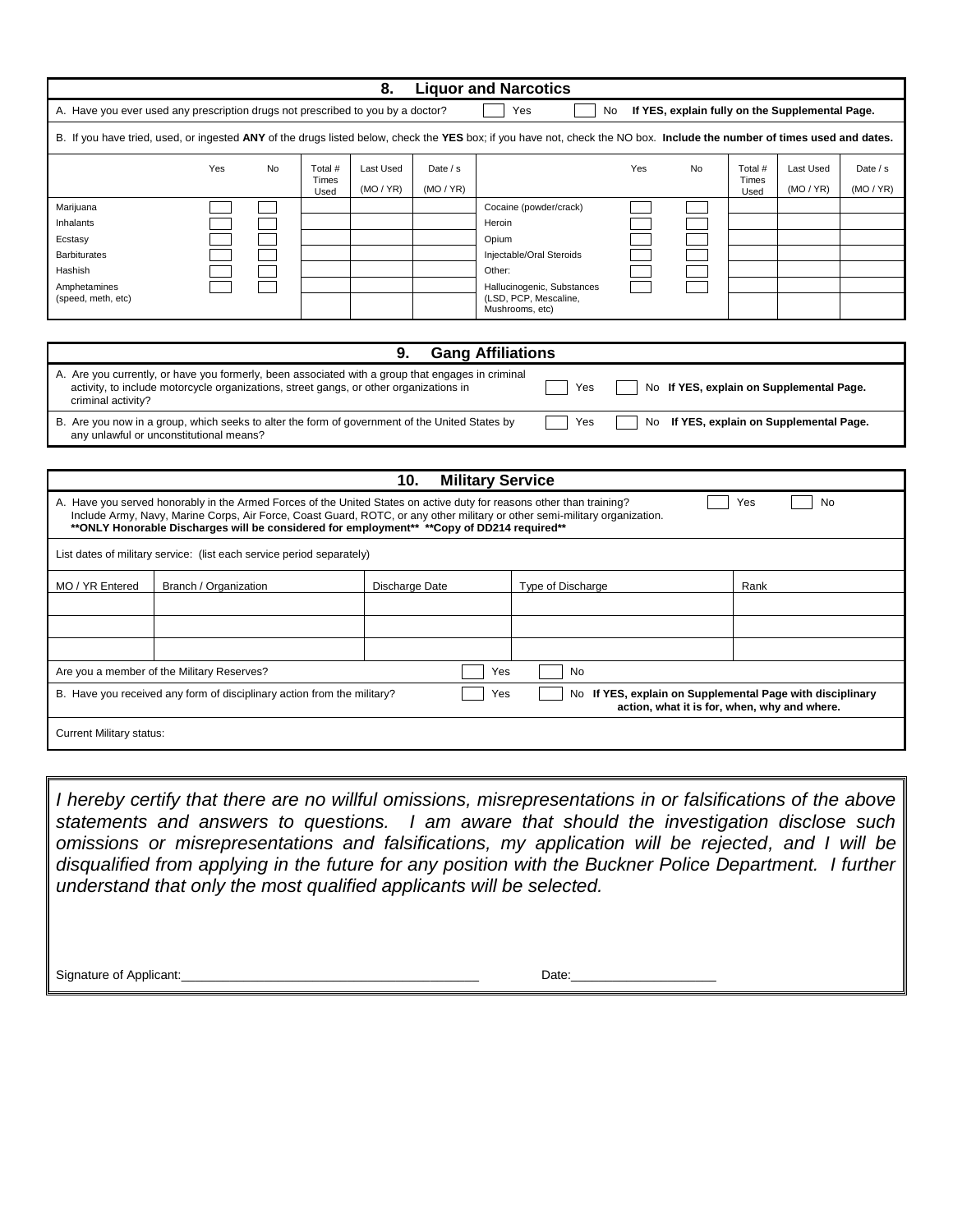| <b>Supplemental Page</b>                                                                                                                                                                                                       |  |  |  |  |  |
|--------------------------------------------------------------------------------------------------------------------------------------------------------------------------------------------------------------------------------|--|--|--|--|--|
| This page is to add or clarify any part of this questionnaire. Please indicate the section (such as Employment History) and the specific questions answered by letter. For example, a narcotics explanation would be listed as |  |  |  |  |  |
| Section Name &<br><b>Question Letter</b>                                                                                                                                                                                       |  |  |  |  |  |
|                                                                                                                                                                                                                                |  |  |  |  |  |
|                                                                                                                                                                                                                                |  |  |  |  |  |
|                                                                                                                                                                                                                                |  |  |  |  |  |
|                                                                                                                                                                                                                                |  |  |  |  |  |
|                                                                                                                                                                                                                                |  |  |  |  |  |
|                                                                                                                                                                                                                                |  |  |  |  |  |
|                                                                                                                                                                                                                                |  |  |  |  |  |
|                                                                                                                                                                                                                                |  |  |  |  |  |
|                                                                                                                                                                                                                                |  |  |  |  |  |
|                                                                                                                                                                                                                                |  |  |  |  |  |
|                                                                                                                                                                                                                                |  |  |  |  |  |
|                                                                                                                                                                                                                                |  |  |  |  |  |
|                                                                                                                                                                                                                                |  |  |  |  |  |
|                                                                                                                                                                                                                                |  |  |  |  |  |
|                                                                                                                                                                                                                                |  |  |  |  |  |
|                                                                                                                                                                                                                                |  |  |  |  |  |
|                                                                                                                                                                                                                                |  |  |  |  |  |
|                                                                                                                                                                                                                                |  |  |  |  |  |
|                                                                                                                                                                                                                                |  |  |  |  |  |
|                                                                                                                                                                                                                                |  |  |  |  |  |
|                                                                                                                                                                                                                                |  |  |  |  |  |
|                                                                                                                                                                                                                                |  |  |  |  |  |
|                                                                                                                                                                                                                                |  |  |  |  |  |
|                                                                                                                                                                                                                                |  |  |  |  |  |
|                                                                                                                                                                                                                                |  |  |  |  |  |
|                                                                                                                                                                                                                                |  |  |  |  |  |
|                                                                                                                                                                                                                                |  |  |  |  |  |
|                                                                                                                                                                                                                                |  |  |  |  |  |
|                                                                                                                                                                                                                                |  |  |  |  |  |
|                                                                                                                                                                                                                                |  |  |  |  |  |
|                                                                                                                                                                                                                                |  |  |  |  |  |
|                                                                                                                                                                                                                                |  |  |  |  |  |
|                                                                                                                                                                                                                                |  |  |  |  |  |
|                                                                                                                                                                                                                                |  |  |  |  |  |
|                                                                                                                                                                                                                                |  |  |  |  |  |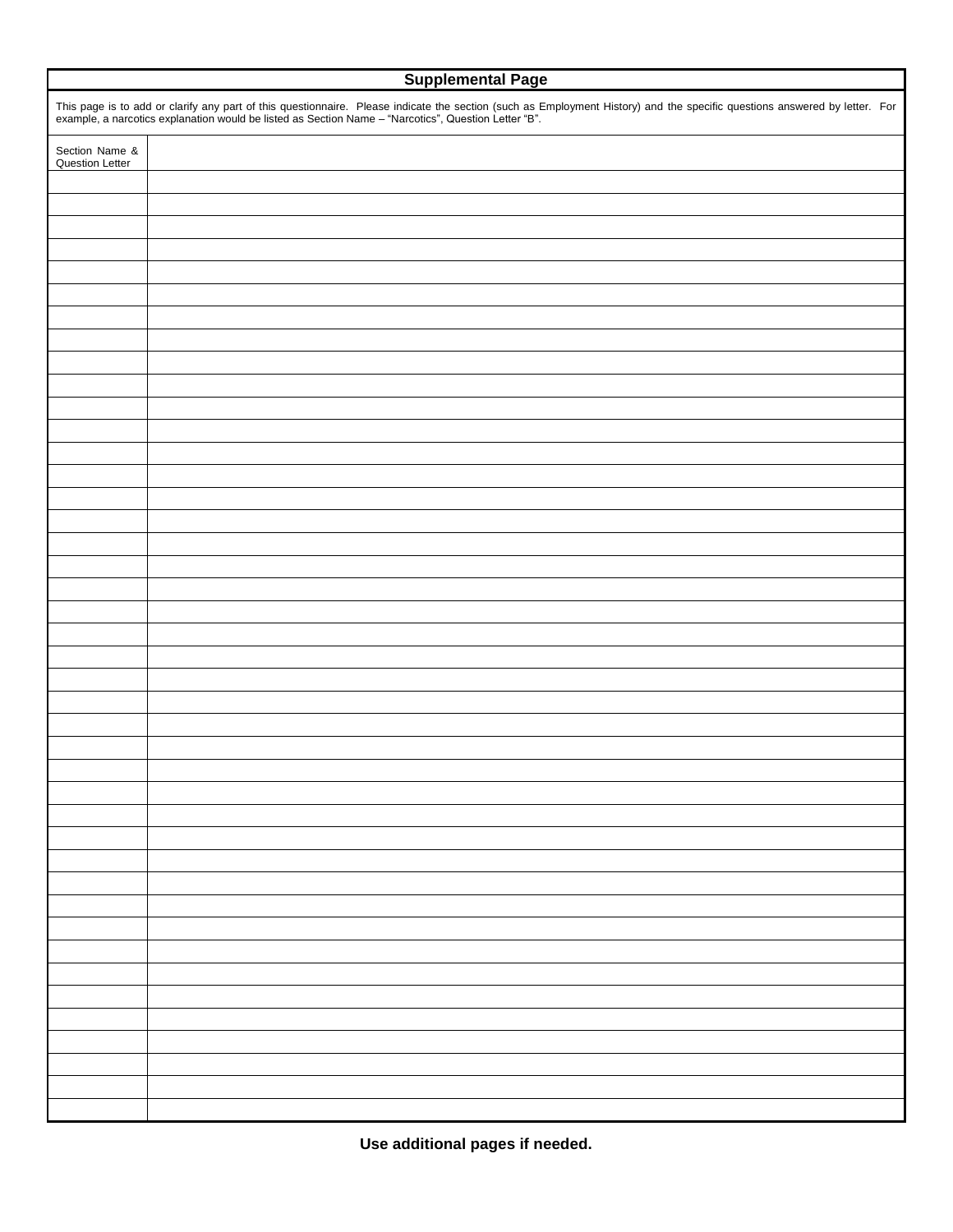

## BUCKNER POLICE DEPARTMENT

EMPLOYEE

# CRIMINAL BACKGROUND SCREENING

### **NOTICE AND CONSENT**

Employee's Name: Date:

The Buckner Police Department's acquisition, retention, and sharing of information related to your employment are generally authorized under Missouri and Federal statutes. The purpose for requesting this information is to conduct a complete background investigation pertaining to your training as one of 3 certification levels related to the viewing, accessing, of CJIS-related files, reports, computers and/or other such related systems.

This background investigation may include inquiries pertaining to your employment, education, medical history, credit history, criminal history, and any information relevant to your character and reputation.

By signing this form, you are acknowledging that you have received notice and have provided consent for the Buckner Police Department to use this information to conduct such a background investigation, which may include the searching of N-DEx, MO-Dex, MULES, MODOR, NCIC criminal justice databases, private databases, and public databases.

Employee's Signature: Date:

# NOTICE OF REDRESS

If, during the background investigation, information from any of the above identified databases place your selection for training and/or certification in jeopardy, you will be provided an opportunity to challenge and/or correct such information with the agency/database host maintaining such information, and provide such corrected information as appropriate for further consideration.

Employee's Signature: The Contract of the Date: Date:

Date: \_\_\_\_\_\_\_\_\_\_\_\_\_\_\_\_\_\_\_\_\_\_\_\_\_\_\_Witness for the City: \_\_\_\_\_\_\_\_\_\_\_\_\_\_\_\_\_\_\_\_\_\_\_\_\_